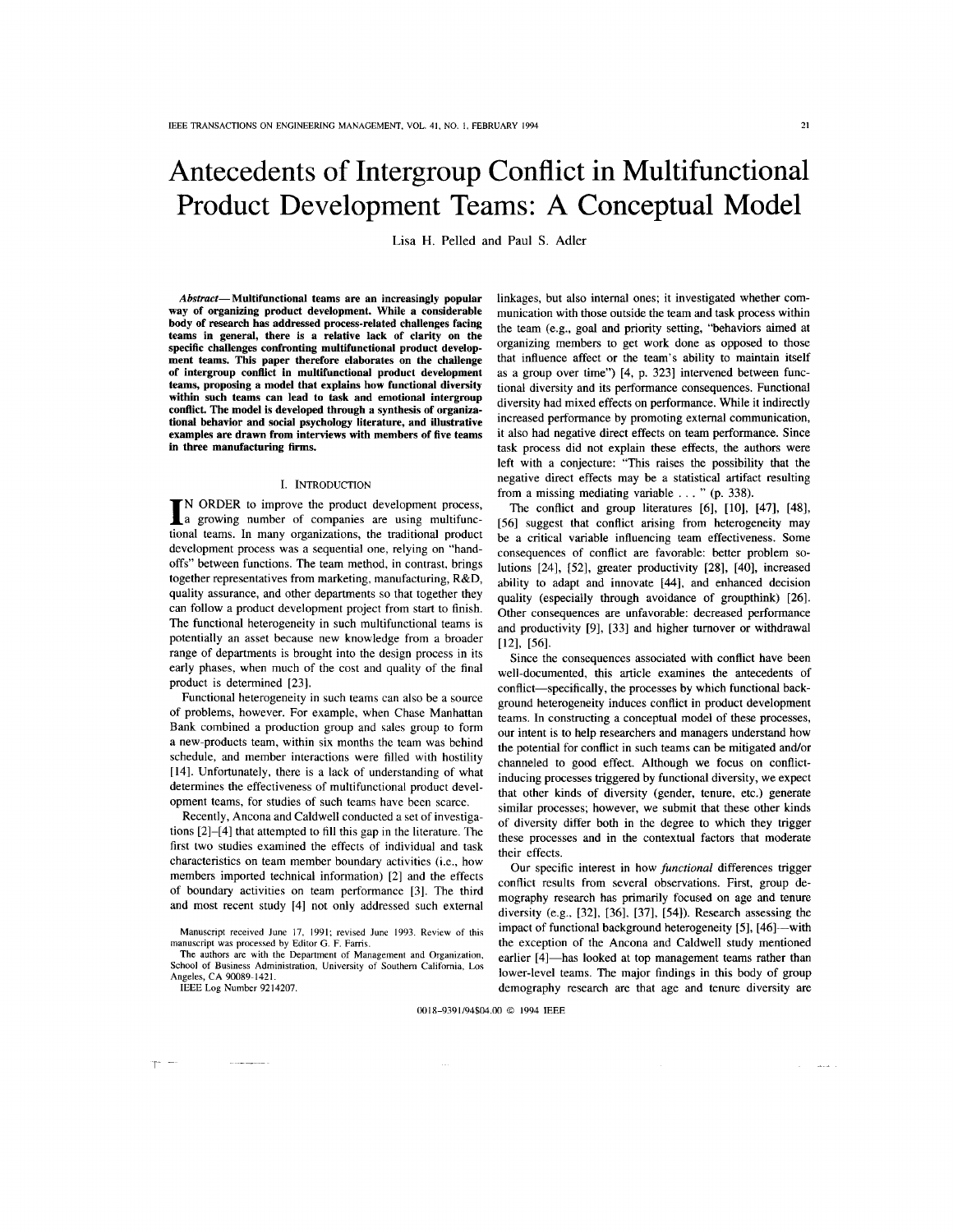<span id="page-1-0"></span>

**Fig.** 1. **Model of intergroup conflict in multifunctional product development teams.** 

| <b>TABLE I</b>            |
|---------------------------|
| <b>SAMPLE DESCRIPTION</b> |

| Organization/Team | Approximate<br>Team Size | Functional Areas Represented on Team                                                         | Number of Interviewees from<br>Team |
|-------------------|--------------------------|----------------------------------------------------------------------------------------------|-------------------------------------|
| Company 1         |                          |                                                                                              |                                     |
| 1.A               | 12                       | Hardware design, software, marketing, new product introduction                               |                                     |
| 1.B               | 6                        | Hardware design, materials engineering, mechanical packaging, software,<br>manufacturing, QA |                                     |
| 1.C.              | $12 \overline{ }$        | Design, manufacturing, marketing, QA                                                         |                                     |
| Company 2         | 13                       | Product (design) engineering, manufacturing engineering, production planning                 |                                     |
| Company 3         |                          | R&D, product design, manufacturing, OA, sales/marketing                                      |                                     |

associated with greater turnover [32], [36], [54], and less innovation [37], [4], and that functional diversity has generally positive or mixed effects on performance and innovation [4], [5], [46]. These findings lead us to expect that a product development team's functional diversity will enhance its effectiveness but also, albeit less frequently, will result in greater turnover and diminished effectiveness. Clearly, additional empirical research is needed to test these expectations. By building a theoretical foundation for studies of diversity and its consequences in product development teams, we hope to encourage and facilitate such research.

In the following section we build our conceptual model, drawing upon relevant literature and illustrative examples from three firms using such teams: a computer firm, a defense contractor producing military equipment, and a company producing components for electrical systems. At these firms we interviewed fifteen managers and engineers from five multifunctional product development teams. Table **I** describes key features of the teams whose members we interviewed.

## **11. CONCEPTUAL MODEL**

Figure 1 summarizes our model of the antecedents of conflict in product development teams. In this model, functional diversity leads to intergroup task conflict and emotional conflict via a set of cognitive and motivational processes, notably selective perception, categorization, and intergroup anxiety. The impact of functional diversity on these intervening processes is moderated by team context variables (notably team longevity, task characteristics, and the use of team development techniques) and by organizational context

and a strategic control of the

variables (notably goal orientations, physical layout, reward structure, and technical expertise of the organization).

Triggered by functional diversity, selective perception results in intergroup task conflict, which, in turn, tends to enhance team effectiveness; categorization and intergroup anxiety, on the other hand, result in intergroup emotional conflict that tends to reduce effectiveness. Just as contextual variables may moderate the impact of diversity on the cognitive and motivational processes that induce conflict, conflict resolution techniques may moderate impact of task and emotional conflict on team effectiveness.

**As** mentioned earlier, this paper focuses on the antecedents of conflict rather than its consequences and the conflict resolution techniques associated with it. The following subsections discuss in turn the focal elements of this model, first presenting relevant theory and then illustrative examples. We begin with our categorization of types of conflict.

# *A. Types of Conjlicr*

 $\sim$ 

*Theory;* Organizational scholars have suggested that conflict can be classified according to its content (i.e., task vs. emotional) [22], [45] and its level (i.e., interpersonal vs. intergroup) [7], [42]. If a disagreement between two colleagues is characterized not by hostility and anger but by relatively good-natured disagreement about work content **or** procedures, it may be described as an interpersonal task conflict. If, on the other hand, the disagreement evokes feelings of dislike or hostility and is relationship-centered rather than task-centered, it may be described as an interpersonal emotional conflict. (Note that, under some circumstances, task conflict may evolve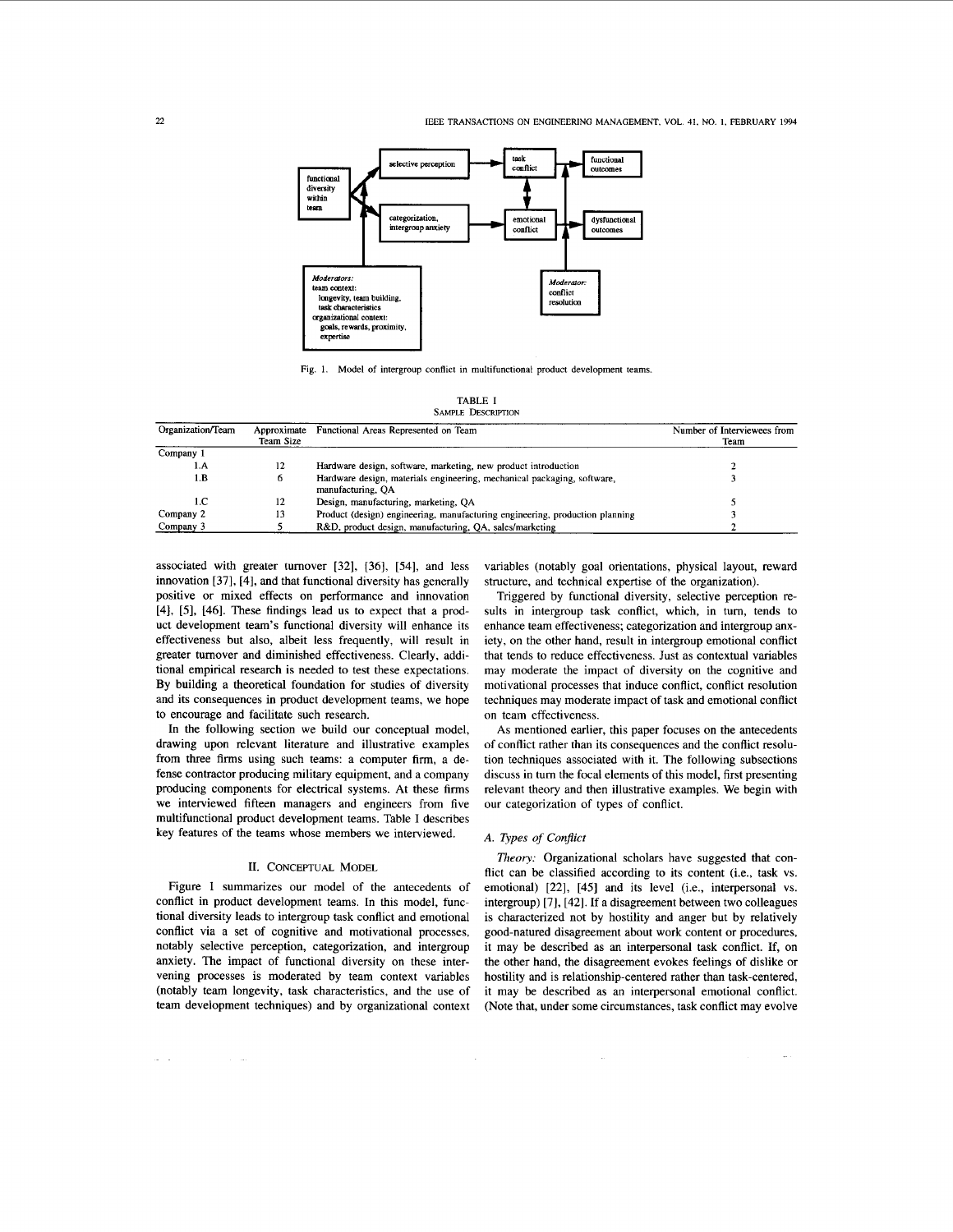## **PELLED AND ADLER: ANTECEDENTS OF INTERGROUP CONFLICT 23**

into emotional conflict. If team members harbor particularly strong feelings about a task issue, they may become emotional about it. As Ross [45, p. 140] observes, "It is also possible for such [task] differences to generate emotionally harsh language, which can be taken personally. We then have both task and psychological conflicts occurring at the same time." Conversely, emotional disagreements may stimulate task conflict, for team members may channel their hostility toward each other into an ostensibly task-related conflict.)

This paper focuses on task and emotional conflict at the *intergroup* level. As Rahim [42, p. 120] notes, intergroup conflict refers to "disagreements, differences, or incompatibilities between the members or their representatives of two or more groups." He suggests [p. 171 that "conflict between line and staff, production and marketing, and headquarters and field staffs are examples of this type of conflict." Although our model focuses on interactions *within* multifunctional teams, we still classify such conflicts as intergroup since the members of those teams represent different functional areas in which they spend most of their time. The multifunctional team serves as a temporary project structure. The distinction between intergroup and interpersonal conflict is important because, as Blake and Mouton [7] argue, when conflicts are interpersonal, an individual is free to react or change his or her position based on new data, while in intergroup conflicts, a person is restricted in his or her actions by rules and norms that regulate the behavior of members of his **or** her group or affiliation.

A number of theorists **[22],** [27], *[55]* have argued that emotional conflict tends to he dysfunctional and task conflict tends to be functional. Thus, we might be able to explain Ancona and Caldwell's finding of mixed consequences of functional diversity by showing how diversity leads to intergroup conflicts that are task-based and/or emotion-based.

*Examples:* We found several examples of intergroup task and emotional conflict in our interviews. One interviewee (Team C, Company 1) from manufacturing described a taskrelated conflict in which he wanted a certain "preferred" component in the product, but the designer insisted that it could not be used in the design because of space limitations. He then asked the designer, "Can't you change the drawing?" The designer soon realized that his space argument would not be sufficient to convince the manufacturing person to forgo the better component. If the designer did not find room for the component in the current design, the manufacturing person would press him to make a new design (i.e., redo the drawing), which would take a considerable amount of effort. Before long, the designer came up with a creative way to use the component without having to modify the design. Thus, their task-related conflict ultimately generated a better product.

Other conflicts were more emotional. An interviewee from Team B at Company 1 acted as a liaison between **QA** and hardware design. He reported that arguments between **QA** and hardware design were often "emotional and unproductive." For instance, if a person from one functional area drew a diagram, a person from the other area would erase it hastily without attempting to listen, saying it was incorrect. "Interfacing [between the functions] was torture. They bad-mouthed each other constantly."

 $\sim 10^7$ 

T

In some cases, task conflicts remained relatively free of emotion. **For** example, a manufacturing worker on Team B at Company 1 reported that when design engineers were not receptive to manufacturers' suggestions for improving a particular design,

There were some definite obstacles in working with the [designers]. We got along fine on a personal level; hallway conversations were cheerful and friendly. When it came to talking about the project, though, there were problems.

In other cases, there was spillover between task and emotional conflicts. One manufacturing interviewee (Team C, Company 1) described what began as a task-related conflict but later evolved into an emotional one. Manufacturing and design engineers could not agree on the appropriate testing procedure for a product. At a multifunctional meeting, manufacturing representatives argued that the test should push the product until it fails. Design representatives, however, felt that the product only needed to be tested within certain limits. The designers ultimately "knuckled under" because manufacturing refused to give their signature of approval unless the more rigorous tests were run. Not long after the meeting, a design engineer sent a letter to upper-level managers complaining that manufacturing was holding up the project with unnecessary testing. Years later, that designer was still not trusted by some of the manufacturing representatives, one of whom said, "He will do whatever he thinks is right to get his [own] job done, whether or not it's good for [the company] or anyone else."

## *B. Conflict-Inducing Psychological Processes*

*Theory:* We propose that intergroup *task* conflicts occur primarily because functional diversity triggers *selective perception,* a process in which exposure to the goals, views, and traditions of a particular functional area **or** department inclines an individual from that area **or** department to attend only to certain information in a problem **or** task **[8],** [13]. Recapitulating Lawrence and Lorsch's **[3** 11 findings, Pfeffer [41, p. 72] argues,

The fact that each of the different subunits obtains different information, which is relevant to its specific part of the task environment, tends to cause a parochialism in point of view, in which each participant sees the world through his subunit's perspective . . . Although differentiation clearly makes the task of integration more difficult, and is likely to lead to more potential conflict in the organization, the conclusions **of** [research by Lawrence and Lorsch  $[31]$ -i.e., that the most effective organizations were differentiated but also able to achieve effective integration] suggest that it is not necessarily wise to attempt to reduce the dissimilarities in perspectives and goal orientations among the different subunits.

Dougherty's recent research [I61 shows how selective perceptions blossom into complex, internally articulated "thought worlds" and how difficult it is to integrate the thought worlds of R&D, marketing, and manufacturing in product development project teams.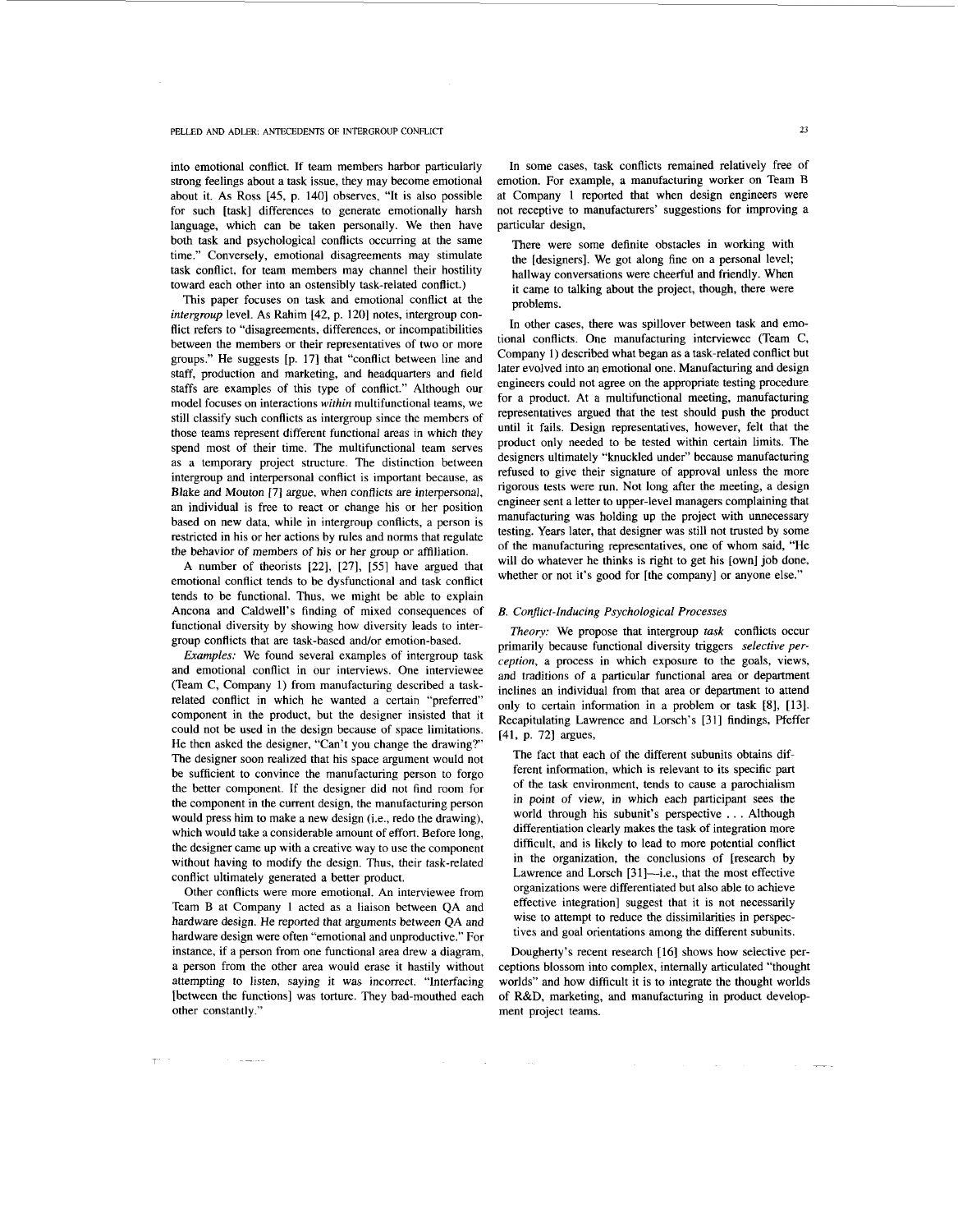While functional diversity may lead to beneficial task conflict through selective perception, it may also lead to disruptive *emotional conjlict* via two other social psychological mechanisms-namely, *categorization* and *intergroup anxiety.* 

*Categorization,* a cognitive process described by Taylor *et al.* [51], is the tendency of individuals to overestimate the similarity among members of their own group and to underestimate the similarity between people in their own group and people in other groups. We use categories or generalizations to deal with an overload of information, whether the information is ahout people or objects. When the information is about people, however, the categorization process facilitates polarization, with individuals favoring their own "ingroup" as superior and developing a hostile attitude toward members of the "outgroup." Ultimately, categorization may lead one group to stereotype the other, making distorted judgments about the personality traits and abilities of group's members.

In addition to the cognitive process of categorization, functional diversity may trigger a more directly emotive reaction that induces disruptive conflicts: *intergroup anxiety,* the discomfort or apprehension which individuals experience when interacting with members of different groups or subgroups [49]. Kramer [30] has suggested that the more heterogeneous a group is, the more intergroup anxiety its members will experience. The combination of categorization and intergroup anxiety leads to negative expectations that can be self-confirming, promoting emotional conflict.

*Examples:* The most vivid description of the process of selective perception on multifunctional teams was that of an interviewee (Team **B,** Company 1) who had spent seven years in manufacturing and five in hardware design. He reported, "In the lab, you are limited in the number of people you are exposed to. It's more cloistered. In manufacturing, you are exposed to more people." He further noted that, as a result, people from hardware design are "more cerebral. You **try** to take a longer range view. It's more reflective. Manufacturing is more aggressive—more people-oriented." Thus, he found that the different work environments of manufacturing and design representatives led them to have different perspectives on tasks.

Statements of other interviewees clearly linked such selective perception to task conflicts on teams. An R&D member (Company **3)** reported that when his multifunctional team was in the initial stages of designing a product, he and other R&D engineers were accustomed to making many design changes rapidly. **As** a result, they thought it was less important to begin the project by interviewing customers to find out in detail what they wanted; R&D engineers assumed that once they had an initial design, they could show it to customers and subsequently modify it based on the customers' reactions. Team members from other functions, in contrast, felt that it was more critical to get detailed customer input as early as possible. Their experience had been that later changes to the design due to customer reactions had led to considerable disruption in "downstream" departments that had begun working with the original design in mind. In other words, different experiences led the team members to disagree about the importance of early customer interaction.

An incident (Team C, Company 1) we related earlier-our example of a task conflict that became emotional-also resulted from selective perception. When manufacturing and design employees could not agree on the appropriate testing procedure for a product, each team member was selectively perceiving the problem of determining a test procedure in terms of the traditions and goals of his **or** her functional area.

**Our** interviewees also provided examples of categorization and stereotyping among members of different functional areas. A manufacturing program manager (Team B, Company 1) reported that manufacturing people had traditionally labeled design as the "ivory tower," while design employees **per**ceived those in manufacturing as less educated and less competent. Another interviewee (Team **C,** Company 1) from manufacturing, describing his organization's earlier history, said "Manufacturing engineers were the engineers that the lab [hardware design] had rejected. This perception was almost palpable: their opinions were frequently discounted." When management implemented a rotation program in which design engineers would work in manufacturing for a year **or** two, some design engineers left the company rather than make the temporary change. Rotation into manufacturing was considered "a tremendous blow," while rotation of manufacturing engineers into design was considered desirable. Design engineers also acknowledged that they saw manufacturing people as having lower status. Said one, "The best engineers are in R&D. **So** the role of R&D has not only been to design, but to drive the overall program. No other organization was trusted. . . . That kind of thing dies hard." A younger manufacturing representative (Team C) remarked that the perception of design as higher status than manufacturing may be deep-rooted: before ever entering the workforce, students in universities came to see product design jobs as more desirable than manufacturing engineering jobs.

Our interviews suggested that stereotypes existed between other functions as well. For example, a representative from QA (Company **3)** asserted, "It's the old story: How can you tell a salesman is lying? His lips are moving. . . . You're never sure [the marketing representative] is telling the whole story, and you are not sure he knows what he's talking about." Conversely, as another QA interviewee reported, other functional areas have stereotypes about QA: "The QA person is always the one who brings the bad news."

Intergroup anxiety among members of multifunctional teams also contributed to emotional conflict. According to Wheelwright and Clark [57, p. 184], a major obstacle to integrated problem solving occurs when upstream (e.g., design) engineers are afraid to share information with downstream (e.g., process) engineers-when they "have an attitude of **'I** won't give you anything now, because I know I'll have to change it later and I know that **I** will take the blame for it."" An interviewee from manufacturing (Team C, Company 1) reported that initially his department was afraid that design engineers might select a solution that would not cost the design department much, but would greatly increase manufacturing costs. Designers, on the other hand, feared that manufacturing would "get in the way" if they got involved too early in the planning process.

المتحدث والمستنبذ  $\sim 10^{-10}$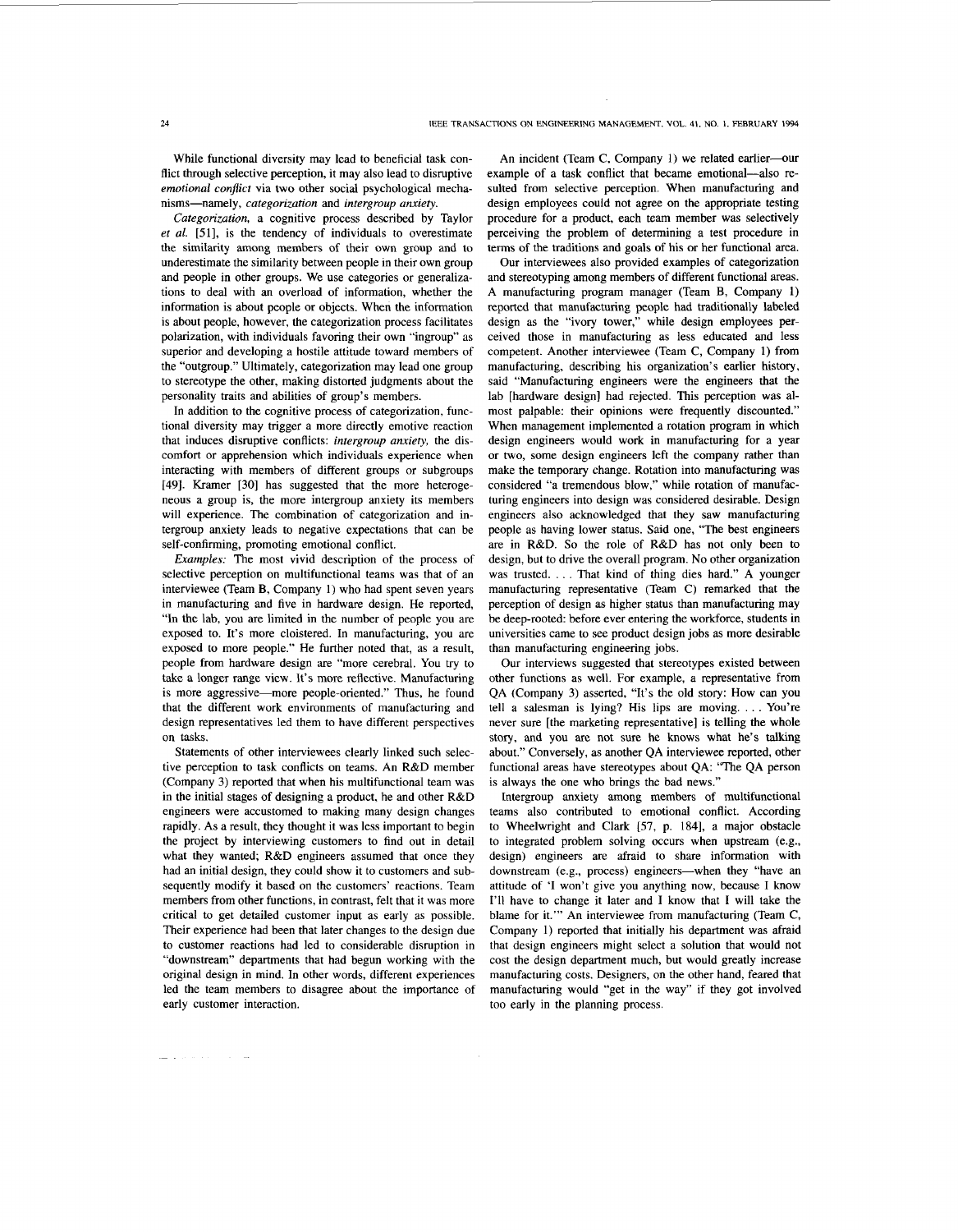In another case, a product development team (in Company **3)** had started out with three members: one from sales and marketing, one from manufacturing, and one from R&D. Before long, the sales and marketing department insisted on having two representatives, a sales person and a marketing person. Fearing that sales and marketing would overwhelm other team members, the R&D department then decided it, too, wanted two representatives on the team.

# *C.* Moderators *of* Link between Diversity and Conflict-Inducing Processes

Theory: The impact of functional diversity on the social psychological processes described above may be reduced or intensified by conditions internal and external to the team-i.e., "contextual" factors. Clearly, the moderating factors we describe in this paper are only a subset of the context variables that may influence the dynamics and effectiveness of a group **or** team. Gladstein's analysis of the context and effectiveness of groups [21], Mowday and Sutton's review of research linking groups and individuals to their organizational context [34], and Sundstrom, de Meuse, and Futrell's *[50]* model **of**  team effectiveness describe numerous additional influences (e.g., organizational culture, group size, and supervisory behavior). However, the goal of parsimony led us to focus on those contextual variables that satisfy three criteria: First, we expect them to act as moderating variables-rather than merely control variables: second, organizational scholars have identified them as key influences on conflict in heterogeneous teams: and third, they are specifically relevant to product development teams.

At the team level, one significant moderating factor may be the team's longevity. When team members have worked together for a while, they should be less inclined to categorize and stereotype based on functional differences [39], and they should become more comfortable around each other, experiencing less intergroup anxiety. Moreover, selective perception should decrease as team members develop shared understandings of tasks [29]. As Wheelwright and Clark [57, p. 186] have noted,

One of the most important barriers to respect and trust is a simple lack of understanding of the nature of the work, processes, and constraints under which functional counterparts operate. Experience can help to build this imperative understanding.

Thus, longevity should moderate the impact of functional diversity on all three cognitive and motivational processes in the model.

The second type of team-level moderating factor is teambuilding-organizational development interventions designed to bring about changes in the attitudes or behavior of group members [42]. Team-building differs from conflict resolution in that it can be proactive, rather than reactive: the team leader or team members may take steps to promote healthy interactions before any conflict occurs. **For** example, team meetings early in the project can be used to increase members' appreciation **of** functional differences and to enhance skills for dealing with those differences [43]. A project manager

may be able to reduce key conflict antecedents by creating shifts in participants' attitudes **or** preferences [ 111. One option is to create a forum-an off-site meeting perhaps-in which members openly discuss their stereotypes or preconceptions and develop norms to regulate team behavior [35].

Such techniques may moderate the impact of functional diversity on categorization and intergroup anxiety. An awareness of the tendency to categorize should enable members to diminish the likelihood that functional diversity will trigger this cognitive process. In a similar manner, as team building makes people from different functional areas more comfortable with each other, it should weaken the effect of functional diversity on intergroup anxiety.

A third moderating variable at the team level is task characteristics. The literature on groups and conflict often mentions various **task** characteristics (e.g., task complexity, task interdependence, and task uncertainty) as contingencies  $[21]$ ,  $[53]$ ,  $[58]$ . When analyzing product development teams, one key task characteristic is the nature of the product being developed-i.e., whether from the company's point of view it is a more radical innovation **or** a more incremental refinement [4], [57]. If the innovation is radical, it represents a greater departure from established knowledge; since there is likely to be a need for more intensive cross-functional interaction, and since the knowledge required for problem-solving is apt to be less reliable, there will be more opportunity for functional differences to trigger categorization, intergroup anxiety, and selective perception. If, on the other hand, the product is only an incremental improvement of an earlier product, interactions among team members are likely to be less intensive, and the knowledge required for problem-solving tends to be more reliable. Thus, there will be less opportunity for team members' functional differences to trigger cognitive and motivational processes that induce conflict. Other task characteristics can also play a role, however. In particular, as firms attempt to accelerate time-to-market, the team can come under great time pressures, which can exacerbate the tendency for conflictinducing processes such as anxiety. Indeed, resource scarcity in general can have this effect [30].

At the broader organizational level, one of the contextual influences on group dynamics/conflict that theorists mention most frequently is goal orientation. Different subunits often have goals that inherently conflict: for example, marketing may be interested in maximizing product variety to increase sales, while production is interested in minimizing product variety to restrict costs [41], [31]. In their study of the R&D production interface, Ginn and Rubenstein [20] found that the divergence of subunit goals was positively correlated with conflict which, in tum, was positively correlated with marketing and success variables. They also found that common superordinate goals were positively associated with success. On the one hand, superordinate goal congruence helps to keep team members focused on their joint task. On the other hand, functional goal divergence promotes beneficial task-related conflict.

The organization's reward structure has an even more pervasive effect on team processes than the goal structure because it has a symbolic, status-related component. Rewards may influence the relationship between functional diversity and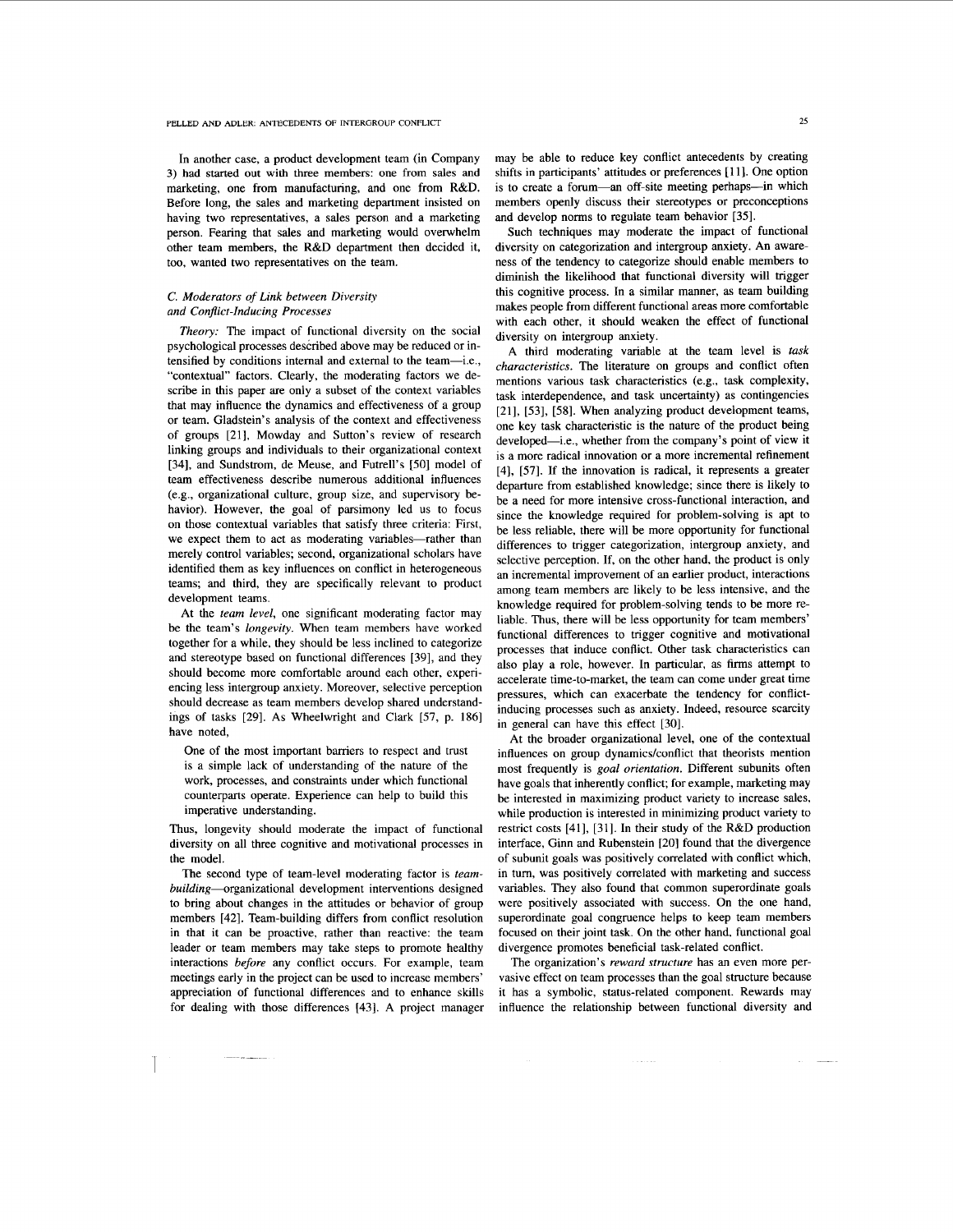<span id="page-5-0"></span>categorization as well as the relationship between functional diversity and selective perception. If performance appraisals, incentive plans, and compensation systems do not encourage teamwork, then individuals will be **less** inclined to think of themselves as members of the same team *[56],* and the tendency to categorize individuals as members of different functional areas will be greater. As Pasmore **[38,** p. **611** points out, "Differences in rewards reinforce the legitimacy of status, **role,** and class systems and may interfere with collaborative problem solving." Reward structure also shapes members' perceptions of what is important in a task. That is, group members are inclined to perceive that the most important task component is that for which they are rewarded (e.g., schedule vs. quality). To the extent that there are different bases for rewarding the various functional areas, there will be diverse perceptions of the task at hand.

The third organizational-level moderating factor in our model is the *physical proximity* of different functional areas. Being an effective multifunctional team member requires maintaining a delicate balance between proximity to one's own functional area and proximity to team members from other functional areas. Proximity to one's own functional area helps ensure access to specialized knowledge, which, when brought into the team's work through the selective perception process, leads to beneficial task conflict. But if team members remain based in their functional areas and if the physical distance between those areas is too great, the perceived differences among them become exaggerated; consequently, there is a greater tendency to categorize and stereotype **[38],** *[50],* [l],  $[19]$ .

A final moderating factor at the organizational level is *technical expertise.* When organizations adopt the multifunctional team approach, they often discover that one or more of the participating functions lacks the technical expertise to contribute effectively to the new tasks thus created. Wheelwright and Clark **[57]** identify a range of capabilities that emerge as critical in multifunctional teams: first, the ability of upstream departments to develop "downstream-friendly" solutions, to reduce careless errors that disrupt downstream operations, and to resolve rapidly the problems posed by downstream groups; and second, the ability of downstream departments to forecast task requirements from upstream clues, to manage the risk associated with activities that begin with incomplete upstream information, and to cope with unexpected changes from upstream. Deficiencies in such technical expertise can clearly trigger conflict-inducing processes and exacerbate the risk of conflict once such processes are already operative.

*Exumples:* Our interviews revealed cases of many of these moderating factors. One example of team-building effort we found in our interviews was the development of "ground rules" for behavior. **A** project leader on Team C at Company <sup>1</sup> explained that at the start of a project, he held a meeting to set the ground rules for behavior, such as "no subversive sabotage" and "never assume the answer for others"; he noted that in the past, design engineers had often just assumed "this is the way manufacturing wants it" without actually knowing whether that was the case. Another interviewee who worked closely with Team C organized a series of full-day off-

 $\omega_{\rm{max}}$  and  $\omega_{\rm{max}}$ 

للفاريخ والأراد

site workshops in which design and manufacturing engineers discussed how their interaction should work. Perhaps as a result of this team building effort, other interviewees from the team reported that most conflicts were creative and that they generally no longer perceived any stereotypes.

Team **C** also presented an example of goal differences that increased the tendency for selective perception. The interviewee working closely with the team reported that design engineers did not perceive that it was critical to **use** a particular vendor (that is, they thought any vendor was acceptable) because of "an inherent difference between what manufacturing was sent off to do and what the lab was sent off to do." The lab (design) objective was to reduce time-to-market, while manufacturing's goal was to "ship in volume and not deviate from their processes."

Several interviewees saw the organization's reward structure as an influential factor. Informants from Team A suggested that performance appraisal of team members was not tied strongly enough to their work on the team, even though most of the people on the team's project were spending the majority of their time on it. Only occasionally did functional managers solicit input from team leaders when making their performance evaluations.

The contextual factor that our informants most frequently mentioned was proximity. At Company 2, a design (product) engineer observed that communication was seriously impaired even when design and manufacturing were only a five-minute car ride away. Similarly, at Company 1, a manufacturing engineer from Team C said that lack of proximity had been a barrier to the interactions and the development of positive attitudes between design and manufacturing people. When manufacturing and design engineers were in different buildings, they were less sensitive to each other's problems. Then, once design and manufacturing employees were co-located, there was less differentiation. As he put it, "We started to insist that lab people come down and put boxes together, **so** they'd see what it's like to cut their hands on sharp edges. . . . Now, more and more often, manufacturing is getting designs that look just fine." Co-location-and the resulting increase in the design engineers' understanding of the manufacturing perspective-not only improved the quality of designs, it gave manufacturing employees more credibility in the eyes of design engineers.

A second manufacturing engineer on the same team reported that since the design and manufacturing engineers were colocated, he interacted much more freely with the design engineers than previously. He even became friendly with some of them off the job, and they went water-skiing together. This social interaction outside the office facilitated his interaction with them at work.

Expertise as a moderating variable emerged in several interviews. At several multifunctional meetings at Company 2, manufacturing representatives were asked to review a design early in the development process. They did and gave the design their approval, but when the design reached the manufacturing stage, there were producibility problems with it. When this happened several times in successive projects, design (product) engineers became frustrated and annoyed, losing respect for

وسائل المرادي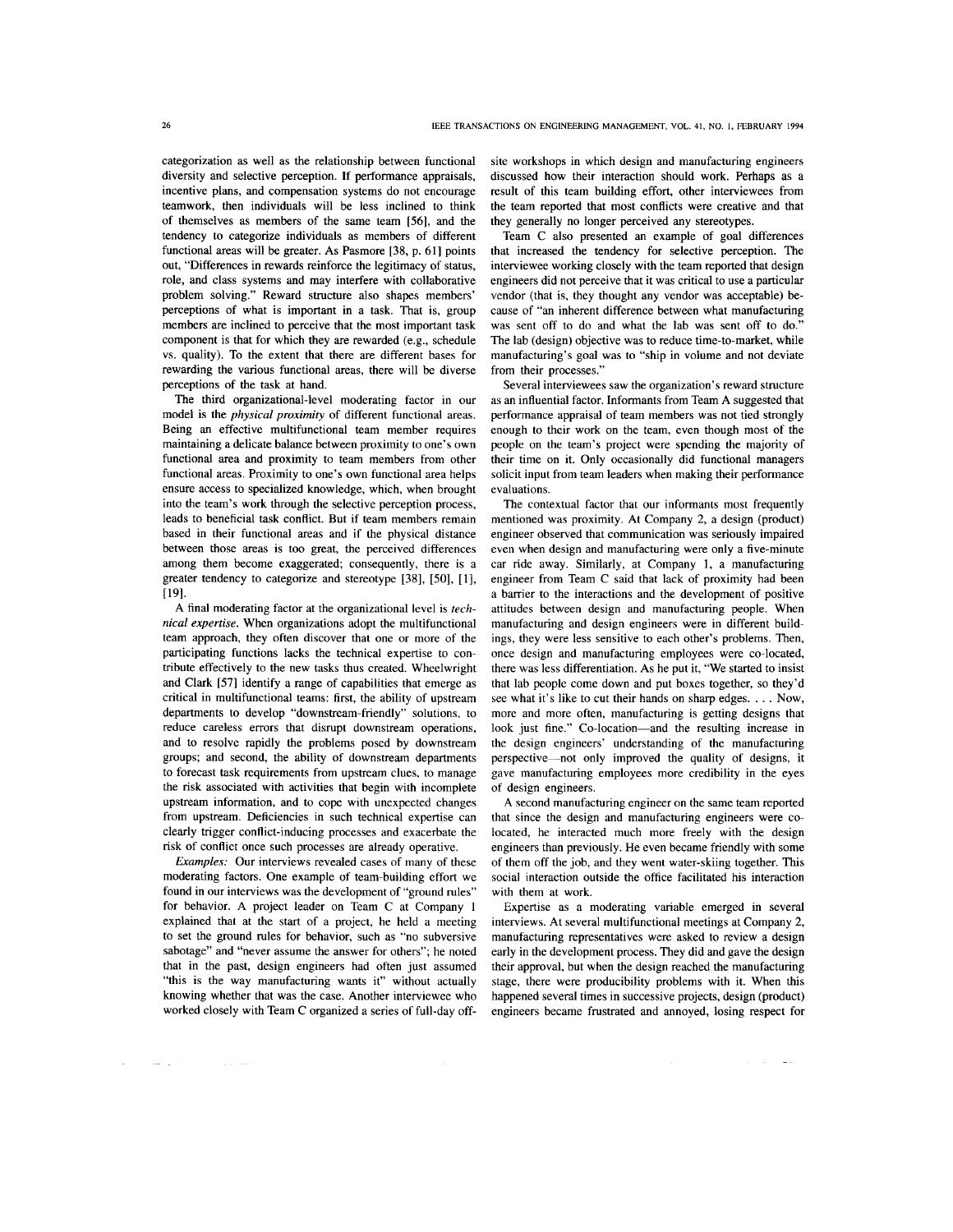<span id="page-6-0"></span>the manufacturing representatives. Further interviews suggested that this expertise gap encouraged stereotyping and intergroup rivalry. According to one design engineer, the representatives "did not take their job seriously," did not take enough time to review a design, and did not have enough contact with the plant. Manufacturing representatives were perceived as nuisances. Said another designer we interviewed,

One manufacturing representative kept bringing up the same issue over and over again without helping solve the issue. There has been a lot of hesitancy to invite such individuals to meetings. These kinds of issues detract from the credibility of manufacturing engineers.

## 111. **DISCUSSION**

Through a synthesis of organizational behavior and social psychology literature, supplemented by field work, we have developed a model highlighting some key determinants of the nature and degree of intergroup conflict in multifunctional product development teams. **To** recapitulate the model in general terms, functional diversity triggers a set of cognitive and motivational processes (selective perception, categorization, and intergroup anxiety) whose intensity depends on certain contextual factors. The cognitive and motivational processes then induce task and emotional intergroup conflict. The amount of task conflict depends on the extent to which selective perception occurs, and the amount of emotional conflict depends on the extent to which categorization and intergroup anxiety occur.

## *A. Directions for Future Research*

The development of this initial model opens several avenues for future research. A first and obvious step is to conduct more intensive case study research to transform this preliminary model into grounded theory. **A** systematic analysis of data gathered through prolonged field research will help identify discrepancies between those variables that are relevant according to the literature and those that are relevant in a field setting. Then, once the model is well-grounded in field data, the next step is to conduct a large-scale, quantitative study to test it. Such a study should include measures of other kinds of diversity (e.g., heterogeneity with respect to age, company tenure, education, race, and gender) in addition to functional diversity. While we expect similar processes to intervene between these variables and consequences such as performance and turnover, we expect that these processes will occur to different degrees, depending on the particular diversity variable under consideration. We also expect that certain contextual factors (e.g., goal orientations and the physical proximity of functional areas) that moderate the relationship between functional diversity and conflict-inducing processes will not necessarily be moderators for other types of diversity. A large-scale study that includes a variety of diversity measures will allow us to determine whether this is the case.

## *B. Implications for Management*

This paper has focused on the antecedents of intergroup conflict because the consequences of intergroup conflict and

tools for conflict resolution have received more attention in organizational behavior literature. In order to evaluate a conflict situation and decide which resolution technique will be most constructive, it is important to understand the sources of the conflict. As Barclay **[6,** p. **1451** points out, "Conflict can have constructive **or** destructive outcomes, depending on its management, and an emphasis on managing conflict requires a discriminating understanding of its causes." If the conflict is one that stems from selective perception, then a collaborative problem-solving approach should be feasible, and avoidance and smoothing, which might conceal important issues, may be inappropriate. If the task conflict is getting out of hand and becoming emotional, it may be necessary to reinforce the salience of superordinate goals. If, on the other hand, the cause of the conflict is categorization or intergroup anxiety, then avoidance or smoothing may be more appropriate in the shortrun, while behavioral change techniques may be appropriate in the long-run.

In addition to helping managers react to conflict in the most optimal manner, the proposed model could also help managers specify conditions under which they may need to be more proactive. When the group has high longevity, for example, the situation might warrant appointing a devil's advocate **[17],** *[26]* or bringing in outsiders to promote more task conflict. Altematively, when the team is more susceptible to emotional conflict (i.e., when functional areas are not co-located, when the organization's reward system does not encourage teamwork, when the product represents a more radical innovation, and when the team is in the earlier stages of its existence), the situation may call for team-building activities that promote trust. Both theory and practice require that we clarify the processes that lead from diversity to conflict.

#### **REFERENCES**

- **T. J. Allen,** *Managing the Flow* of *Technology.* **Cambridge MA: MIT Press, 1977.**
- D. *G.* **Ancona and** D. F. **Caldwell, "Improving the performance of new product teams,"** *Res. Tech. Management,* **vol.** *33,* **pp. 25-29. (Mar.-Apr. 1990.**
- **D.** *G.* **Ancona and** D. **F. Caldwell, "Beyond boundary spanning: Managing extemal dependence in product development teams,"** *J. High Tech.*
- *Management Res.,* **vol. 1, pp. 119-135, 1990. D.** *G.* **Ancona and** D. **F. Caldwell, "Demography and design: Predictors**  D. G. Ancona and D. F. Caldwell, "Demography and design: Predictors<br>of new product team performance," *Organization Sci.*, vol. 3, pp.<br>321–341, Aug. 1992. **K. A. Bantel and S. E. Jackson, 'Top management innovations in**
- $[5]$ banking: Does the composition of the top team make a difference?"
- *Strategic Management J.,* **vol. 10. pp. 107-124. 1989.**  D. **W. Barclay, "Interdepartmental conflict in organizational buying: The**  impact of the organizational context," *J. Marketing Res.*, vol. 27, pp. **145-159, May 1991.**
- R. **R. Blake and 1. S. Mouton,** *Solving Costly Organizational Conflicts.*  San Francisco: Jossey-Bass, 1984.<br>H. J. Brightman, "Better decision making for better business," *Business*,
- **pp. 28-34, Apr.-June, 1988.**
- **L.** D. **Brown,** *Managing Conflict at Organizational Interfnces.* **Read-ing, MA: Addison-Wesley, 1983.**
- **M. Chan, "Intergroup conflict and conflict management in the** R&D **divisions of four aerospace companies,''** *IEEE Trans. Eng. Management,*  **vol.** 36, **pp. 95-104, May 1989.**
- $[11]$ **J. A. Conger and R. N. Kanungo,** *Charismatic Leadership: The Elusive Factor in Organizational Effectiveness.* **San Francisco: Jossey-Bass Publishers, 1988.**
- $[12]$ **M. Connerton, R. B. Freeman, and J. L. Medoff, "Productivity and industrial relations: The case of US. Bituminous Coal," unpublished manuscript, Harvard Univ., 1979.**